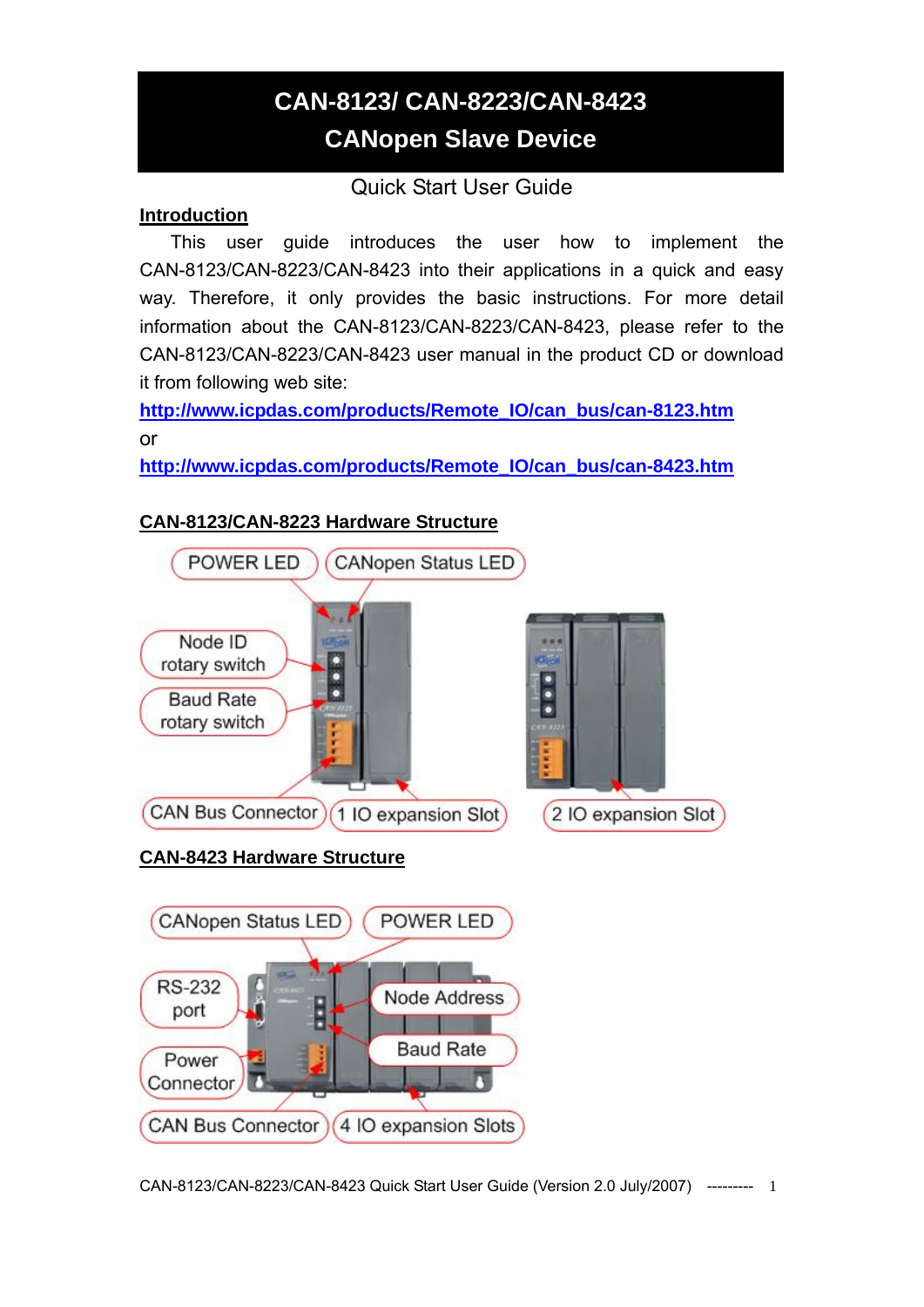#### **CAN-8123/ CAN-8223 CAN bus connectors ping assignment**

| CAN GND    | Pin 1 | Pin | Signal   | Description                  |
|------------|-------|-----|----------|------------------------------|
|            |       |     | CAN GND  | Ground (0V)                  |
| CAN L      | Pin 2 |     | CAN L    | CAN_L bus line               |
|            | Pin 3 |     |          | (dominant low)               |
| CAN_Shield |       | 3   | CAN_SHLD | <b>Optional CAN Shield</b>   |
| CAN H      | Pin 4 | 4   | CAN H    | CAN H bus line               |
|            |       |     |          | (dominant high)              |
| CAN V+     | Pin 5 | 5   | CAN V+   | CAN external positive supply |
|            |       |     |          |                              |

#### **CAN-8423 CAN bus connectors ping assignment**



#### **Power and CAN Connection**

The CAN-8123/CAN-8223/CAN-8423 CAN connector is standard 5-pin screw terminal connector. Uses can connect it directly with any other standard male 5-pin screw terminal. Take a note that the CAN-8423 power pin of CAN connector is useless. Therefore, users need to give CAN-8423 power by using power connector. Please refer to the CAN-8423 Hardware Structure described before.

#### **Terminal Resistance**

In order to minimize the reflection effects on the CAN bus line, the CAN bus line has to be terminated at both ends by two terminal resistances. The CAN-8123/CAN-8223/CAN-8423 has the 120Ω terminal resistance inside. The JP2 of the CAN-8123/CAN-8223 and the JP1 of the CAN-8423 is for terminal resistance. Their position and jumper status are shown in the following figure.

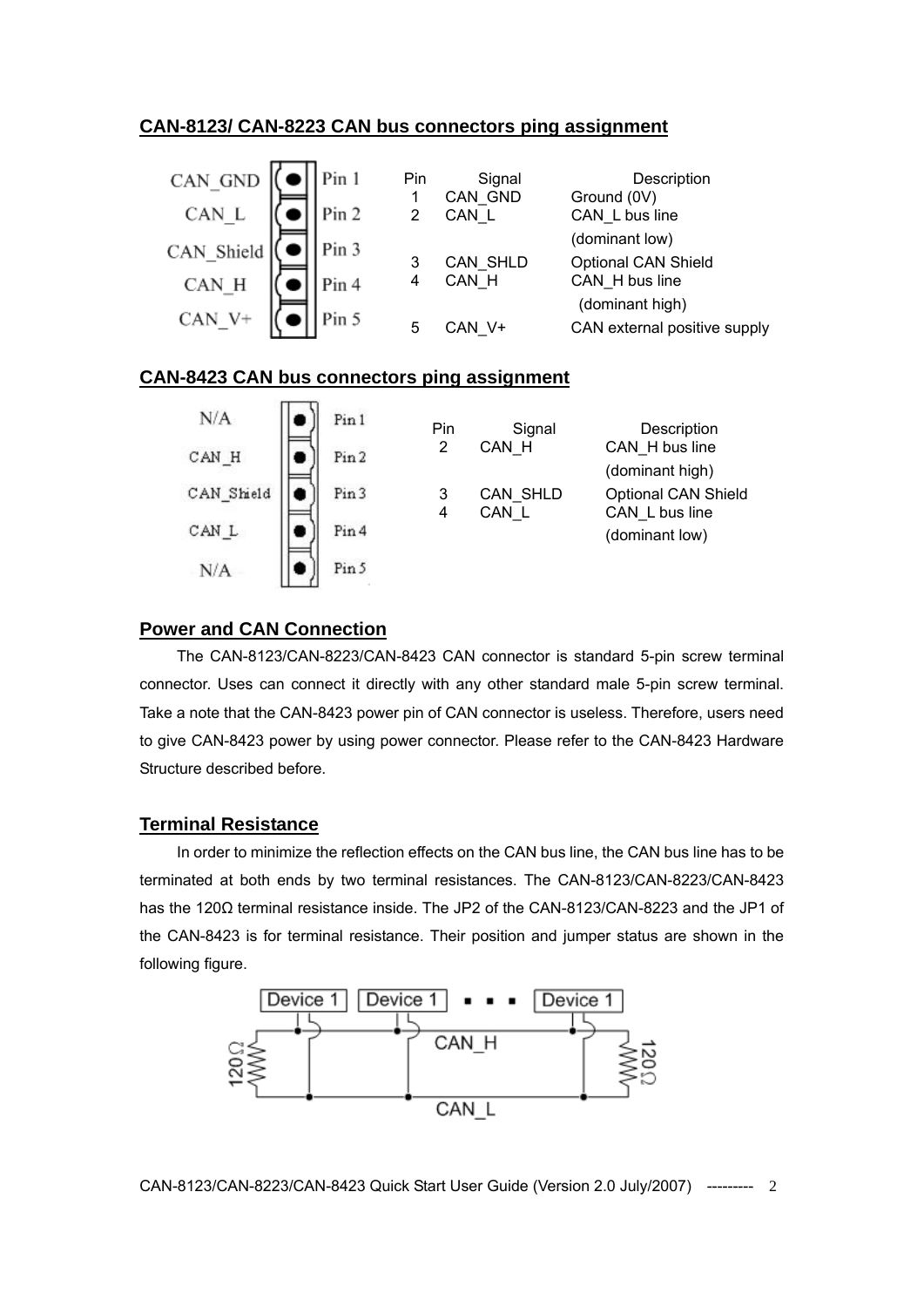

**Step1:**Download the CAN Slave Utility setup file from the web site

<http://www.icpdas.com/download/index.htm>

or CD-ROM disk following the path:

"/CANopen/Slave/CAN-8x23/Utility/Setup.exe"

**Step 2:** Execute the CAN\_SL\_Setup.exe file to install the CAN Slave Utility.

## **CAN-8123/ CAN-8223 Configuration (Off-line mode)**

**Step 1:** Select "Application Layer" to "CANopen". Then, select the "Setting status" to offline. Here, assume that users' CAN slave device is CAN-8223 with node id 123 and baud rate 1000Kbps. Fill the correct value of users' CAN-8223 node id and baud in the "NODE ID" and "CAN Baud rate" filed. Then, select the "Slot Number" to "2 Slot".

| <b>General Setting</b>                                                                                                                                                                                                                      |                                                                                                                           |                                                                                                            |
|---------------------------------------------------------------------------------------------------------------------------------------------------------------------------------------------------------------------------------------------|---------------------------------------------------------------------------------------------------------------------------|------------------------------------------------------------------------------------------------------------|
| File Parameter About<br>Communication<br>PC COM Port: COM 1<br>Conn<br>$\vert \cdot \vert$                                                                                                                                                  | <b>Module Configuration</b><br>Off-line Setting                                                                           | $\overline{\mathsf{x}}$                                                                                    |
| <b>Hardware Information</b><br><b>Setting States</b><br><b>Application Layer</b><br>C Online C Offline<br>CANopen C DeviceNet<br><b>Hardware State</b><br>Firmware Version<br>NODE ID<br>CAN Baud rate<br><b>CAN Slave Device Situation</b> | <b>Hardware State</b><br>Firmware Version<br>Unknow<br>NODE ID<br>CAN Baud rate<br><b>CAN Slave Device Situation</b><br>B | <b>Slot Number</b><br>$\cdot$ 1 Slot<br>2 Slot<br>$C$ 4 Slot<br><b>Apply Module</b><br><b>Save Setting</b> |
|                                                                                                                                                                                                                                             | <b>Build EDS File</b><br><b>Exit Program</b>                                                                              |                                                                                                            |

**Step 2:** Assume that users plug the I-8024 and I-8042 slot modules in the slot 0 and 1 respectively. Click the slot 0 icons shown in the "CAN Slave Device Situation" frame. Select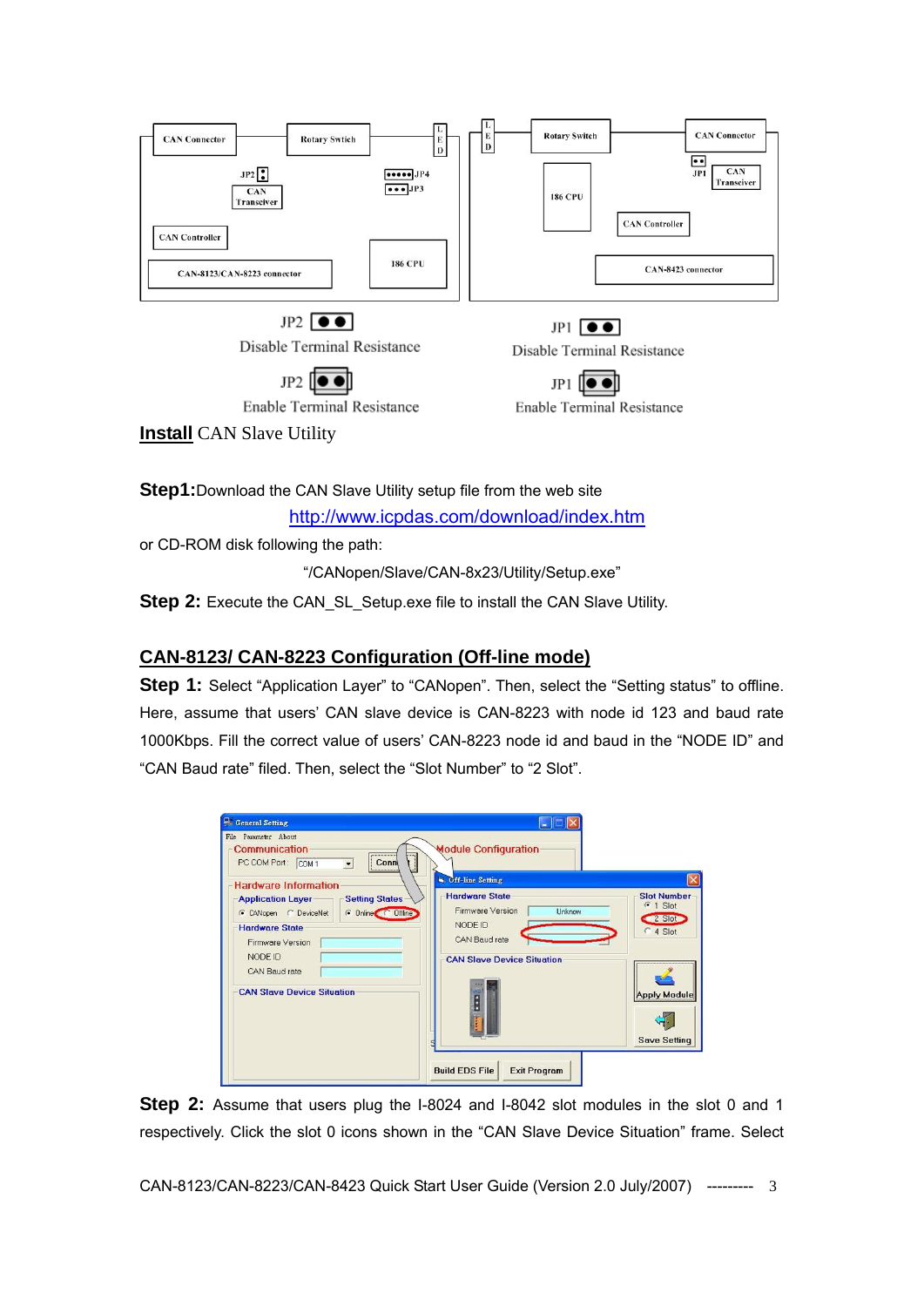8024 in the list box, and click button "Apply Module" to save the configuration. After finish the configuration, users can slip the mouse point to the slot module in the "CAN Slave Device Situation" frame. Afterwards, add another module I-8042 in the slot 1 by following the method described before. When all slot are configured, click "Save Setting" to go on the next.

|                                                                                                                             | $\boldsymbol{\times}$                                                    | <b>G</b> Off-line Setting                                                                                                   |                                                                    |
|-----------------------------------------------------------------------------------------------------------------------------|--------------------------------------------------------------------------|-----------------------------------------------------------------------------------------------------------------------------|--------------------------------------------------------------------|
| <b>Hardware State</b><br>Firmware Version<br>Unknow<br>NODE ID<br>123<br>1000 Kbps<br>CAN Baud rate<br>$\blacktriangledown$ | <b>Slot Number</b><br>C 1 Slot<br>$62$ Slot<br>C 4 Slot                  | <b>Hardware State</b><br>Firmware Version<br>Unknow<br>NODE ID<br>123<br>CAN Baud rate<br>1000 Kbps<br>$\blacktriangledown$ | <b>Slot Number</b><br>C <sub>1</sub> Slot<br>$C2$ Slot<br>C 4 Slot |
| <b>CAN Slave Device Situation</b><br><b>None</b><br>None<br>B<br>None<br>8017H<br>8024<br>8040<br>8041<br>8042<br>8051      | <b>Apply Module</b><br><b>Save Setting</b>                               | <b>CAN Slave Device Situation</b><br><b>None</b><br>B                                                                       | <b>Apply Module</b><br><b>Save Setting</b>                         |
| 8052<br>Status:                                                                                                             |                                                                          |                                                                                                                             |                                                                    |
| <b>G</b> Off-line Setting                                                                                                   |                                                                          | <b>G</b> Off-line Setting                                                                                                   |                                                                    |
|                                                                                                                             |                                                                          |                                                                                                                             |                                                                    |
| <b>Hardware State</b><br>Firmware Version<br>Unknow<br>NODE ID<br>123<br>CAN Baud rate<br>1000 Kbps<br>$\blacktriangledown$ | <b>Slot Number</b><br>C 1 Slot<br>$G$ 2 Slot<br>C 4 Slot<br>$\leftarrow$ | <b>Hardware State</b><br>Firmware Version<br>Unknow<br>NODE ID<br>123<br>1000 Kbps<br>CAN Baud rate<br>$\blacktriangledown$ | <b>Slot Number-</b><br>C 1 Slot<br>$C2$ Slot<br>C 4 Slot           |

**Step 3:** Users can check the default settings for each slot module by clicking this module. Or move the mouse pointer on the slot module to see the module name and module information in the "Module Information" frame.

| Communication<br>Connect<br>PC COM Port: COM 1<br>$\sim$ | <b>Module Configuration</b>                                                        |
|----------------------------------------------------------|------------------------------------------------------------------------------------|
|                                                          |                                                                                    |
|                                                          | CH 0<br>$1000$ V $-1000$ V<br>土                                                    |
| <b>Hardware Information</b>                              | CH <sub>1</sub><br>$\overline{\tau}$<br>$10.00 \text{ V} = 10.00 \text{ V}$        |
| <b>Application Layer</b><br><b>Setting States</b>        | $\sigma$<br>CH <sub>2</sub><br>10.00 V = +10.00 V                                  |
| G Callones C DeviceNet<br>C Doline G Office              | $\left\langle \mathbf{r}\right\rangle$<br>CH <sub>3</sub><br>$-10.00$ V $-10.00$ V |
| <b>Hardware State</b>                                    |                                                                                    |
| Firmware Version<br>Unknow                               |                                                                                    |
| NODE ID<br>123                                           |                                                                                    |
| CAN Boud rate<br>1000 Kbps                               |                                                                                    |
| <b>CAN Slave Device Situation</b><br>8024                | <b>Module Information</b><br>ModuleType<br>$\Delta \Omega$                         |
| <b>FRA</b>                                               | <b>Channel numbers</b><br>Set                                                      |
| m<br>B                                                   |                                                                                    |
|                                                          | Status:                                                                            |

**Step 4:** The two fields, "description" and "create by", can help users to do some notes in the EDS file. If they are empty, the "ICPDAS CANopen I/O Slave Device" and "ICPDAS" will be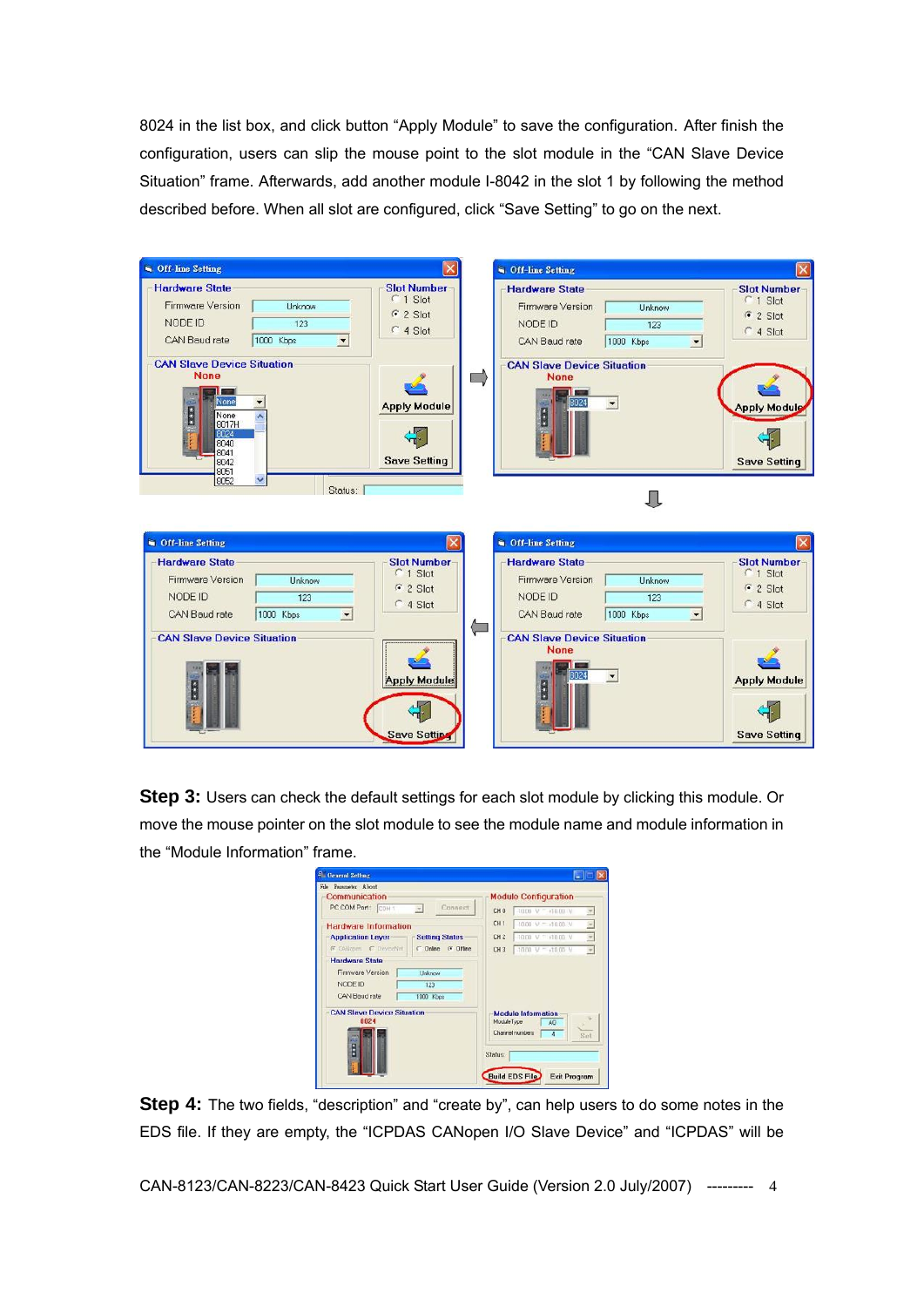used for the default value. Users can also click on the "PDO Information", "Device Information ", and the "Slot Module Information" button to view the PDO objects, device profile and slot module information. If everything is ok, click the "Finish" button to create the EDS file.

| <b>Solution</b> EDS File Information |               |                                                                                         |                                          |                              |
|--------------------------------------|---------------|-----------------------------------------------------------------------------------------|------------------------------------------|------------------------------|
|                                      |               | <b>EDS File Information</b><br>This EDS file if for the CAN-8423 with I-8024 and I-8042 |                                          |                              |
| Description:                         |               |                                                                                         |                                          |                              |
| Created By:                          | Li-Chiang Liu |                                                                                         |                                          |                              |
|                                      |               |                                                                                         |                                          |                              |
| <b>PDO</b><br><b>Information</b>     |               | <b>Device</b><br><b>Information</b>                                                     | <b>Slot module</b><br><b>Information</b> | <b>Finish</b><br><b>Back</b> |

**Note:** If users use off-line method to get the EDS file, the objects which are used to record the input/output range of the analog modules will be described to default value in the EDS file. However, the I-87K slot modules hold the input/output range parameter settings in their own EEPROM. It may cause the mismatch between real input/output range setting and EDS file. By the way, II-8KCPSx needs to configure the input/output range settings by using CANopen SDO protocol. For more detail, please refer to the section 5.5 in CAN-8123/CAN-8223/ CAN-8423 user manual.

## **CAN-8423 Configuration (On-line mode)**

Before using the CAN Slave utility, please make sure that you have connected COM1 of the CAN-8423 with the available COM port on your PC. The architecture is displayed in the following figure. In this example, the CAN-8423 will be used, and slot modules, I-87057, I-87057, I-87024 and I-87017H are plugged in the slot 0, 1, 2, 3 respectively (If users don't have any slot module, they can also follow this demo to configure their CAN-8423. But some situation or information relative with slot modules will be difference).



**Step 1:** Turn off the CAN-8423. Set the "Baud" rotary switch of CAN-8423 to 9 for configuration mode. Then Turn on the CAN-8423.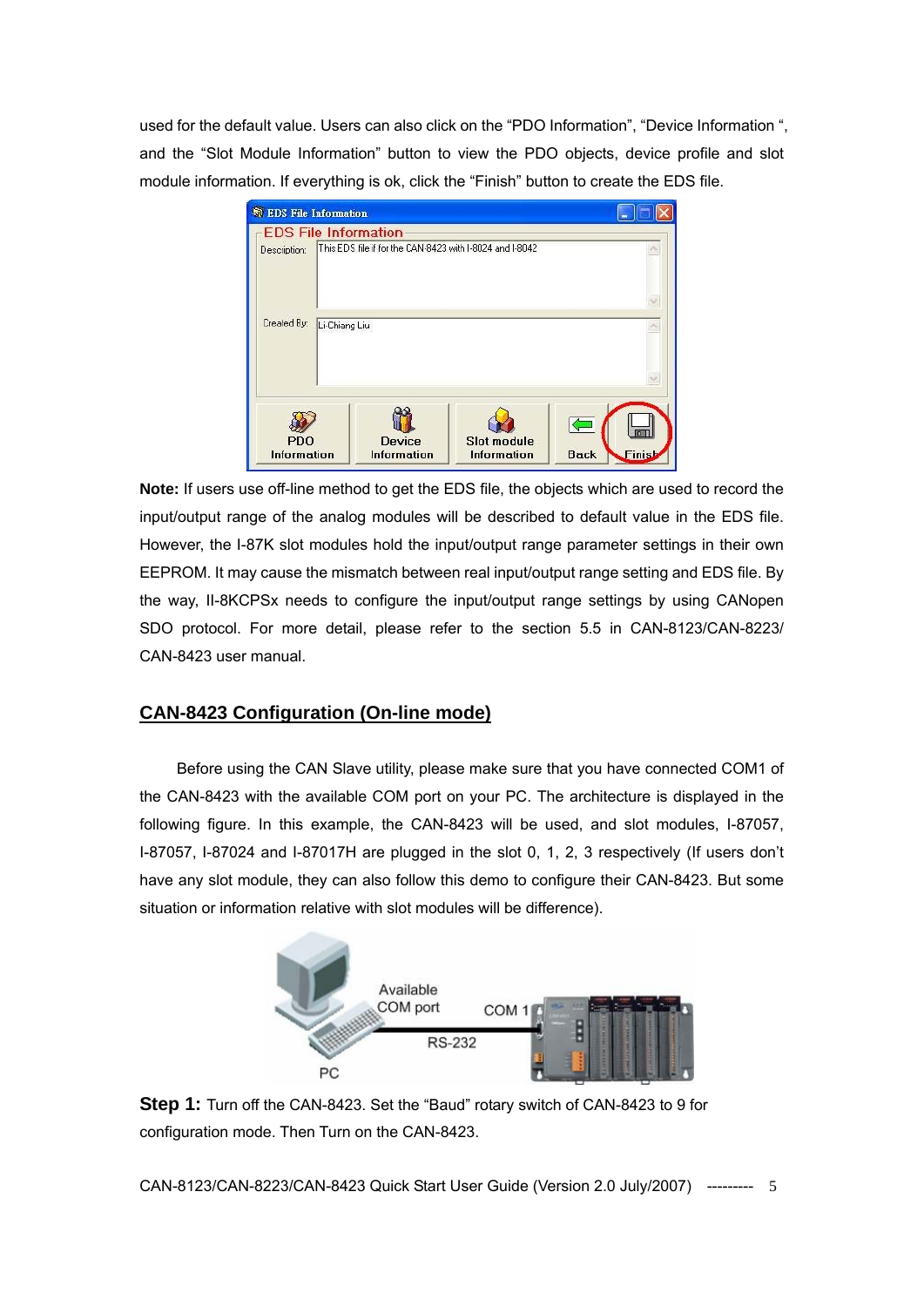

**Step 2:** Use the "ID" rotary switch and "Baud" rotary switch to set the baud rate of CAN-8423. The node ID is useless when the value exceeds the 7F (127 for decimal format) because of the CANopen spec definition. The relationship between the rotary switch value and practical baud rate is displayed in the following table. Here, use ID 123 and baud rate 1000Kbps for the demo. Therefore, set the "ID" rotary switch to "7B" (7B=7\*16+B=112+11=123) and "Baud" rotary switch to 7.

| (MSB)       | Rotary Switch Value Baud rate (K BPS) |      |
|-------------|---------------------------------------|------|
|             |                                       | 10   |
|             |                                       | 20   |
| ID          | 2                                     | 50   |
|             | 3                                     | 125  |
| (LSB)       |                                       | 250  |
|             | 5                                     | 500  |
| <b>BAUD</b> | 6                                     | 800  |
|             |                                       | 1000 |

**Step 3:** Execute the CAN\_SL.exe file, and the figure will be displayed. Select a PC COM port to connect the CAN-8423. Here, use PC COM 2 for this demo. Therefore, users need to click the "PC COM Port" list box, set it to COM2, and click button "Connect" to connect the CAN-8423. Afterwards, the utility tool will get the information stored in the CAN-8423.

| <b>B.</b> General Setting                                                                                                                                                                                                                 |                                                         |
|-------------------------------------------------------------------------------------------------------------------------------------------------------------------------------------------------------------------------------------------|---------------------------------------------------------|
| File Parameter About                                                                                                                                                                                                                      |                                                         |
| Communication<br>Connect<br>PC COM Port: COM 2<br><b>Hardware Information</b><br><b>Application Layer</b><br><b>Setting States</b><br>C CANopen C DeviceNet<br>C Online C Offline<br><b>Hardware State</b><br>Firmware Version<br>NODE ID | Module Configuration                                    |
| CAN Baud rate<br><b>CAN Slave Device Situation</b>                                                                                                                                                                                        | Status:<br><b>Build EDS File</b><br><b>Exit Program</b> |

**Step 4:** Users can move the mouse pointer to the slot of CAN-8423 shown in the "CAN Slave Device Situation" to get the module information of this slot module.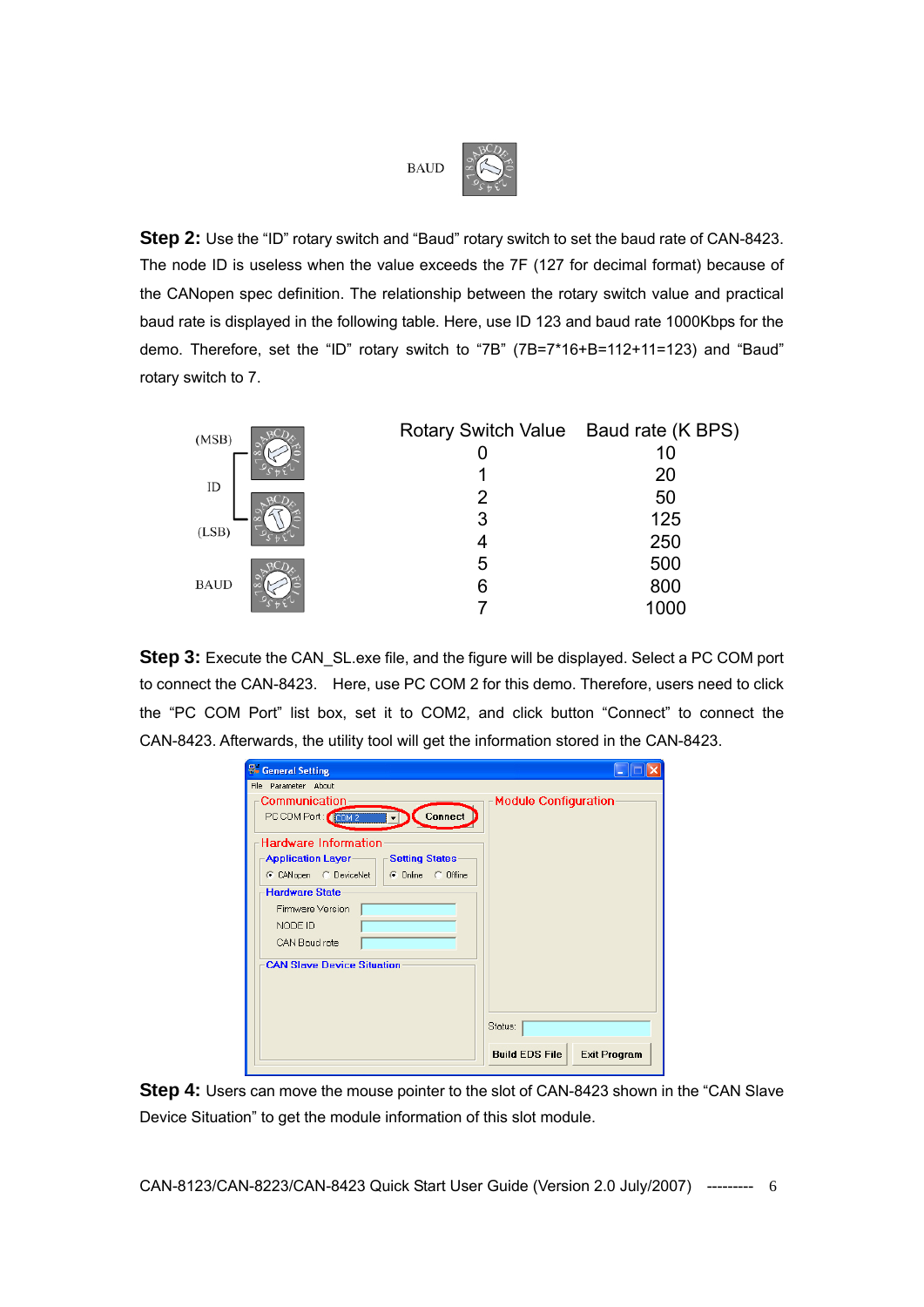| <b>General Setting</b><br>File Parameter About                                   |                                                                                                                                     |  |  |
|----------------------------------------------------------------------------------|-------------------------------------------------------------------------------------------------------------------------------------|--|--|
| Communication<br>Connect<br>PC COM Port: COM 2                                   | <b>Module Configuration</b><br>$-15.00$ mV $\sim +15.00$ mV $\sim$<br>CH <sub>0</sub>                                               |  |  |
| <b>Hardware Information</b><br><b>Application Layer</b><br><b>Setting States</b> | CH <sub>1</sub><br>$-15.00$ mV $\degree$ + 15.00 mV $\bullet$<br>CH <sub>2</sub><br>$-15.00$ mV $\sim$ + 15.00 mV $\sim$            |  |  |
| C CANopen C DeviceNet<br>C Online C Offline                                      | CH <sub>3</sub><br>$-15.00$ mV $\sim$ + 15.00 mV $\sim$                                                                             |  |  |
| <b>Hardware State</b><br>Firmware Version<br>1.00 -- 2005/01/12                  | CH <sub>4</sub><br>$-15.00$ mV $\degree$ + 15.00 mV<br>CH <sub>5</sub><br>$-15.00$ mV $^{\sim}$ + 15.00 mV $\rightarrow$            |  |  |
| NODE ID<br>CAN Raud rate<br><b>Frron</b>                                         | CH <sub>6</sub><br>$-15.00$ mV $^{\sim}$ + 15.00 mV $\blacktriangledown$<br>CH <sub>7</sub><br>$-15.00$ mV $\sim$ + 15.00 mV $\sim$ |  |  |
| <b>CAN Slave Device Situation</b><br>87018                                       | <b>Module Information</b><br>ModuleType<br>AI                                                                                       |  |  |
| R                                                                                | Channel numbers<br>8<br>Set<br>Status: Waiting for configuration                                                                    |  |  |
|                                                                                  | <b>Build EDS File</b><br><b>Exit Program</b>                                                                                        |  |  |

**Step 5:** Click the slot module 3. Here, select the output range to -10.00V~+10.00V in the list box of "Module Configuration" frame for example. Because the feature of I-8024 slot module, each channel output range will be changed together after users select the output range of one channel. Click "Set" button to store the parameter setting. If all of slot module configurations are finished, click "Build EDS File" button to go on the next step.

| <b>General Setting</b><br>File Parameter About                                                                       | u.                                                                                                               |                                                                                                                                                                            |
|----------------------------------------------------------------------------------------------------------------------|------------------------------------------------------------------------------------------------------------------|----------------------------------------------------------------------------------------------------------------------------------------------------------------------------|
| Communication<br><b>Connect</b>                                                                                      | <b>Module Configuration</b>                                                                                      |                                                                                                                                                                            |
| PC COM Port: COM 2<br>$\overline{ }$                                                                                 | CH <sub>0</sub><br>$-0.00mA \sim +20.00mA$<br>$\overline{\phantom{a}}$                                           |                                                                                                                                                                            |
| <b>Hardware Information</b>                                                                                          | CH <sub>1</sub><br>$-0.00$ mA ~ +20.00mA<br>$\overline{\phantom{0}}$                                             |                                                                                                                                                                            |
| <b>Application Layer</b><br><b>Setting States</b>                                                                    | CH <sub>2</sub><br>$-0.00$ mA ~ +20.00mA<br>$\overline{\phantom{a}}$                                             |                                                                                                                                                                            |
| CANopen C DeviceNet<br>C Online C Offline                                                                            | CH <sub>3</sub><br>$10.00 \text{ V}$ ~ +10.00 V                                                                  | $ \Box$ $\times$                                                                                                                                                           |
| <b>Hardware State</b><br>Firmware Version<br>1.00 -- 2005/01/12<br>NODE ID<br>$\mathbf{1}$<br>CAN Baud rate<br>Error | $-10.00$ V $^{\sim}$ +10.00 V<br>$0.00mA \sim +20.00mA$<br>$100mA = +20.00mA$                                    | <b>Module Configuration</b><br>CH <sub>0</sub><br>-10.00 V $\degree$ +10.00 V<br>$\overline{ }$<br>CH <sub>1</sub><br>-10.00 V $\sim$ +10.00 V<br>$\overline{\phantom{0}}$ |
| <b>CAN Slave Device Situation</b>                                                                                    | <b>Module Information</b>                                                                                        | ×<br>CH <sub>2</sub><br>-10.00 V $\degree$ +10.00 V                                                                                                                        |
| 8024                                                                                                                 | ModuleType<br>A <sub>0</sub>                                                                                     | $\overline{\phantom{0}}$<br>-10.00 V $\sim$ +10.00 V<br>CH <sub>3</sub>                                                                                                    |
|                                                                                                                      | Channel numbers<br>4<br>Set<br>Status: Waiting for configuration<br><b>Build EDS File</b><br><b>Exit Program</b> |                                                                                                                                                                            |
|                                                                                                                      | 8024                                                                                                             | <b>Module Information</b><br>ModuleType<br>AO<br>Channel numbers<br>$\overline{4}$<br>Status: Waiting for configuration<br><b>Build EDS File</b><br><b>Exit Program</b>    |

**Step 6:** Afterwards, users can see the "EDS File Information" window, and fill the "Description" and "Create by" filed for the EDS file. Also, users can see the CANopen objects